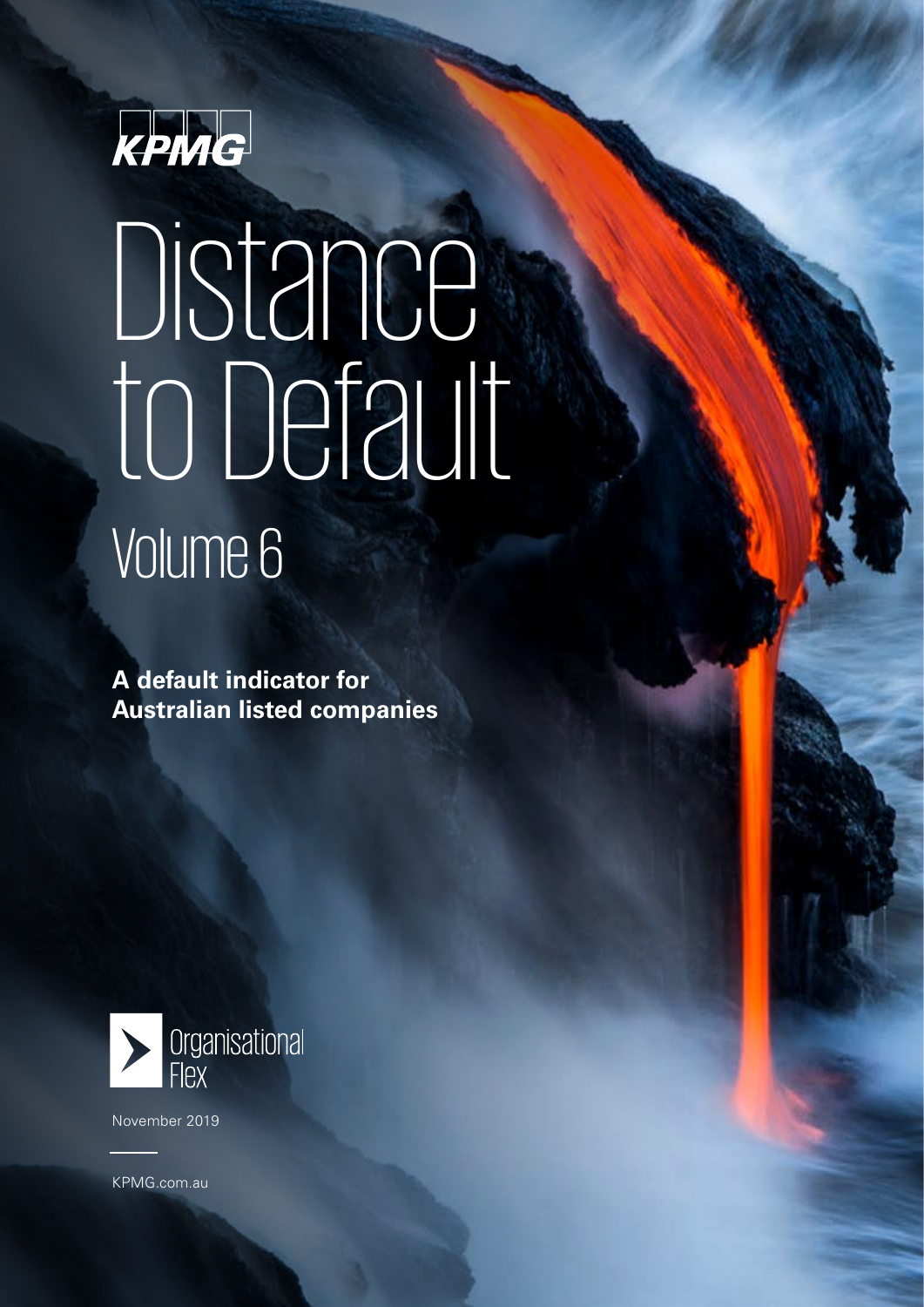## **Foreword**

We are pleased to share with you the sixth edition of our bi-annual Distance to Default (D2D) publication. We comment on the changing state of corporate health across all ASX sectors following the end of the reporting season for the six months to June 2019.

Consistent with our last report, our analysis indicates that the Financials and Real Estate sectors continue to display the highest D2D scores (furthest from default), with Energy and Materials sectors displaying the lowest D2D scores, many of which continue to appear on our Zombies list most at risk of default due to the company's persistent proximity to the default line (D2D score of 0).

Overall the ASX average D2D score increased from December 2018 to June 2019 (moving from 1.72 to 1.75). Despite a small boost to the share market from our last publication, half of the sectors analysed experienced a decline in there D2D score. With the falling Australian dollar and political uncertainty over the China/US trade war and the UK Brexit we expect these global headwinds to continue to impact the landscape of Australian business and global competitiveness impacting their D2D scores moving forward.



**Gayle Dickerson Partner, Restructuring Services, KPMG Australia**



**Ryan Eagle**

**Partner, Restructuring Services, KPMG Australia**

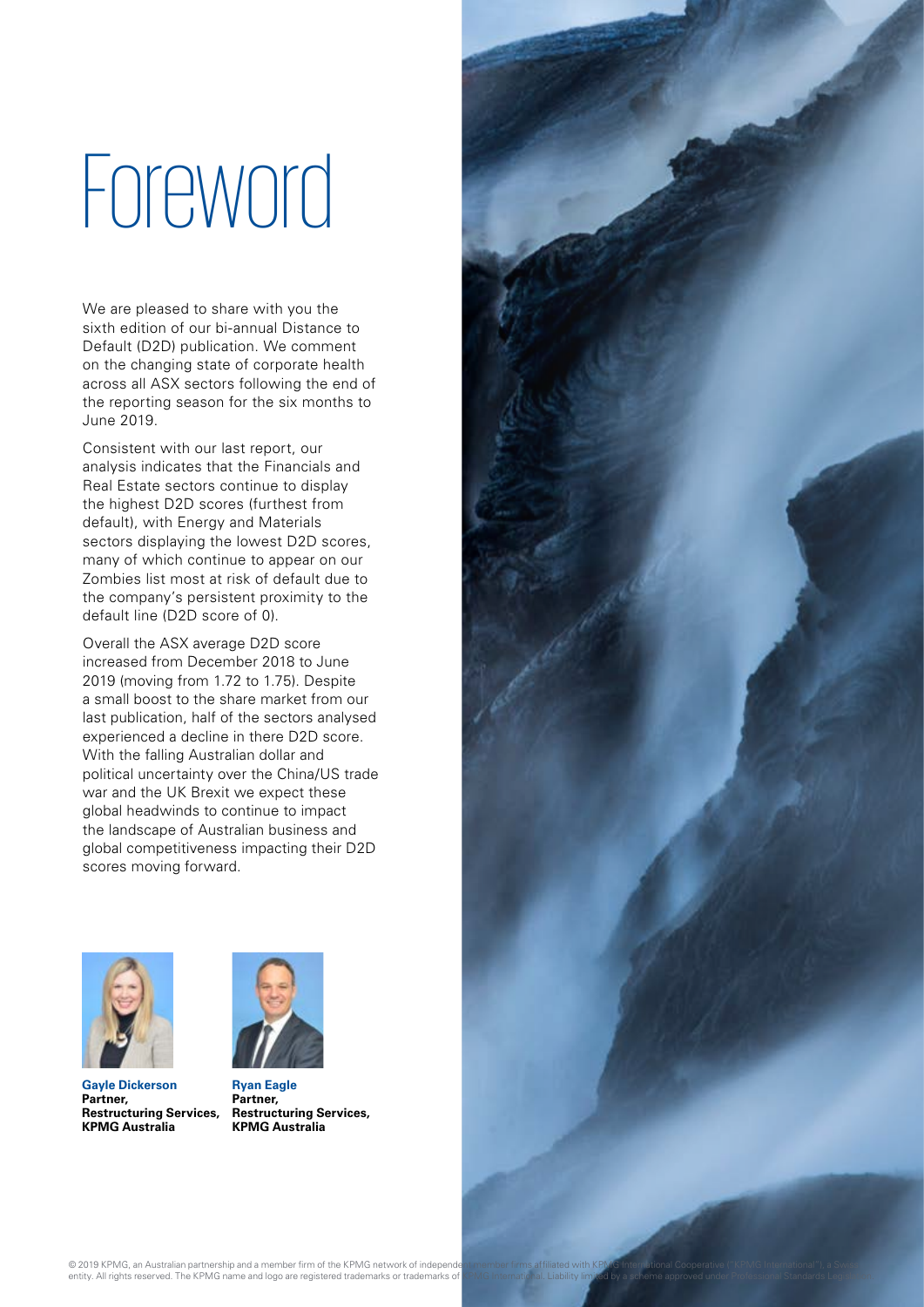### Contents

[02](#page-3-0) 03 04

Key findings

[03](#page-4-0)

06

D2D scores across the ASX

D2D movements by sector

### 05

[Zombies – Across](#page-5-0)  the ASX

[08](#page-8-0)

Ready to go with KPMG

D2D movements by industry group 07

Spotlight on the [financial performance](#page-7-0)  of industry groups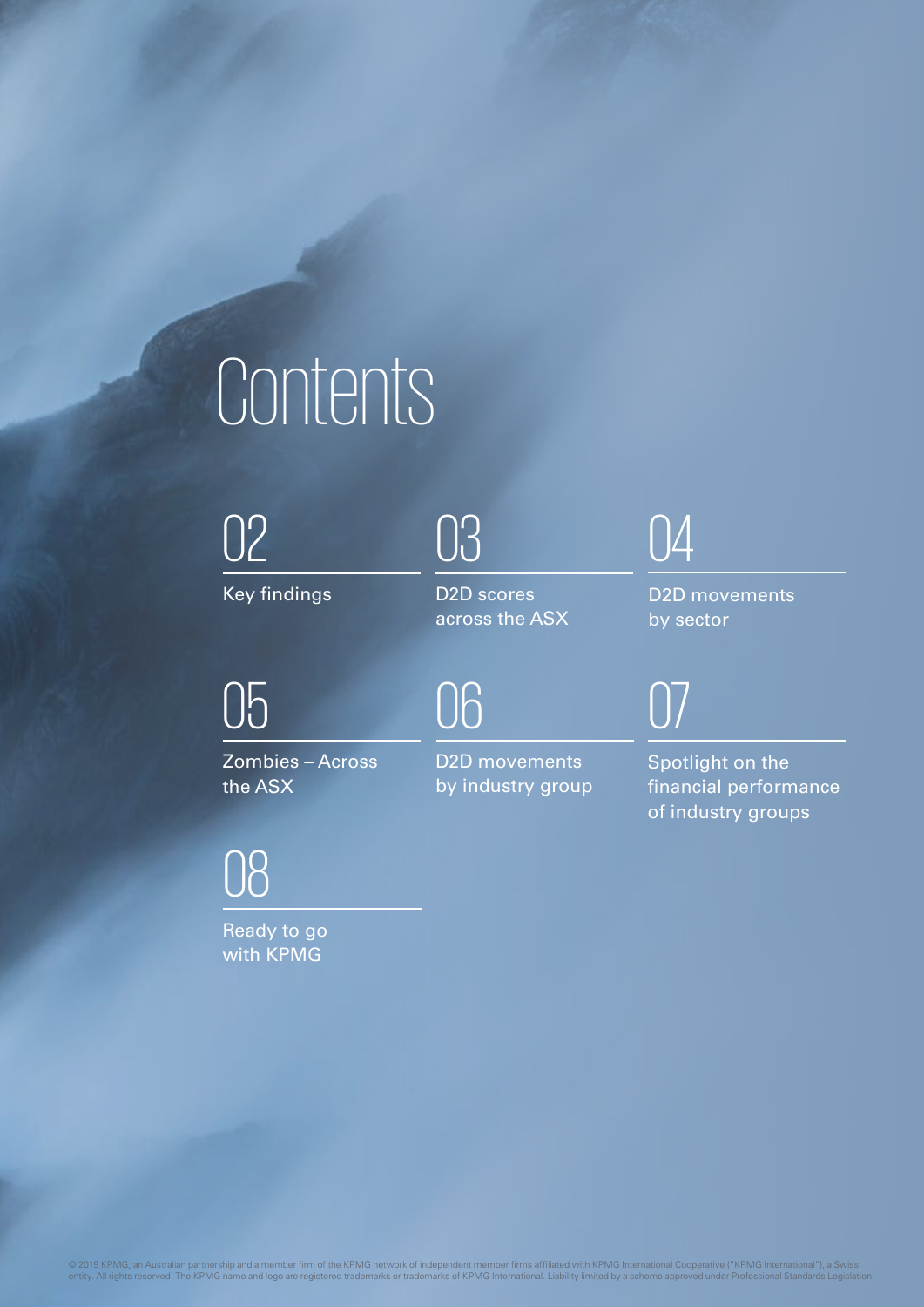## <span id="page-3-0"></span>Key findings

#### **About D2D**

D<sub>2</sub>D is a metric used to assess a company's 'Distance-to-Default'. The metric takes into account financial information and market data.

The closer to zero, the more likely a company is to default. In contrast, the further a company is from zero, the less likely it is to default.

In this analysis, released every 6 months, we analyse the D2D score movements of ASX listed companies (following reporting season of full year and half year results) to draw insight as to corporate health across the Australian economy.

Distance to Default metric, an indicator of financial health used by the Reserve Bank of Australia which is based on the Merton model. This analysis has been prepared using the Moody's Kealhofer, McQuown and Vasicek (KMV) D2D formula, and relies on source data from the Capital IQ database.

D2D score combines both financial information and market information to determine a company's relative 'Distance to Default' (or D2D score). KPMG Restructuring believes that combining the two types of information detects deteriorating corporate health more effectively than either source alone.

The sixth edition of KPMG's bi-annual Distance to Default publication focuses on the changing state of corporate health across all ASX sectors for the 6 months to June 2019. In this report we dive into the largest movers by industry sectors, and analyse the proportion of companies consistently displaying low D2D scores (otherwise known as 'D2D Zombies').

#### **Key findings for the 6 months to June 2019**

- The ASX average D2D score increased from December 2018 to June 2019 (moving from 1.72 to 1.75), with significant underlying change in the scores of the companies making up this analysis.
- Only 46 percent of the companies analysed displayed an improved D2D score, with the remaining companies showing a decline or no change in D2D score.
- Financials and Real Estate sectors were the strongest performing sectors (highest D2D score). However, the Real Estate sector displayed the largest decline in D2D scores (decrease of 8.7 percent), whereas the Financials sector improved by 8.6 percent.
- The five industry groups with significant D2D score declines were:
	- Technology Hardware and Equipment – decline of 14.3% to 1.12.
	- Real Estate decline of 8.7% to 3.38.
	- Commercial and Professional Services – decline of 7.8% to 1.68.
	- Telecommunication Services decline of 6.0% to 1.50.
	- Utilities decline of 5.8% to 2.22.
- 394 'Zombie' companies displaying a score below 1 for three or more half year periods on the ASX representing 21 percent of the total companies analysed.
- 68.9 percent of companies displaying a D2D score above 3.00 (furthest from default) were in the Financials (123 companies), Real Estate (46 companies) and Consumer Discretionary sectors (37 companies).
- 68.7 percent of companies closest to default (less than 1.00) were in the Materials (344 companies), Energy sector (87 companies) and Information Technology sector (84 companies).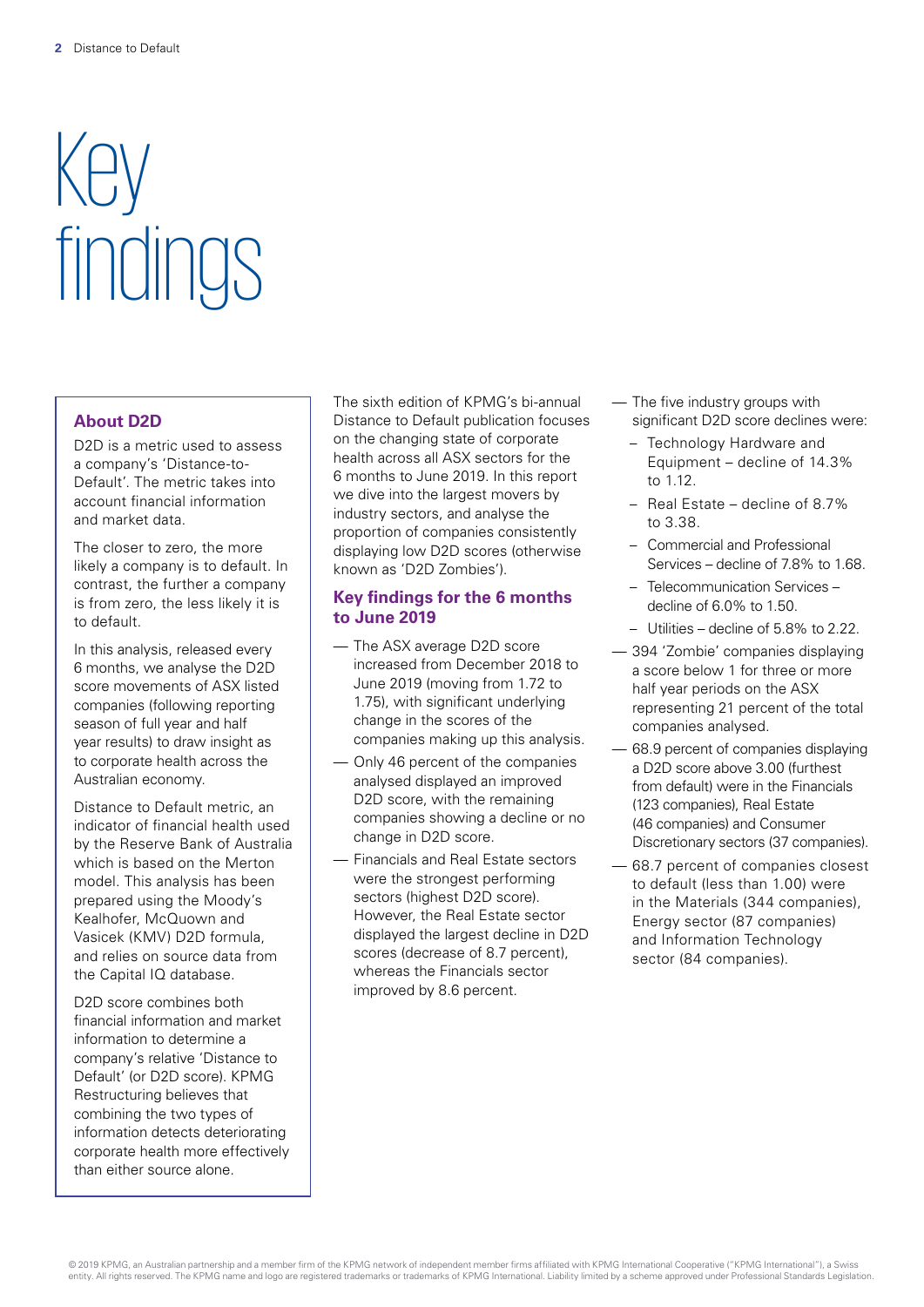### <span id="page-4-0"></span>D2D scores across the ASX

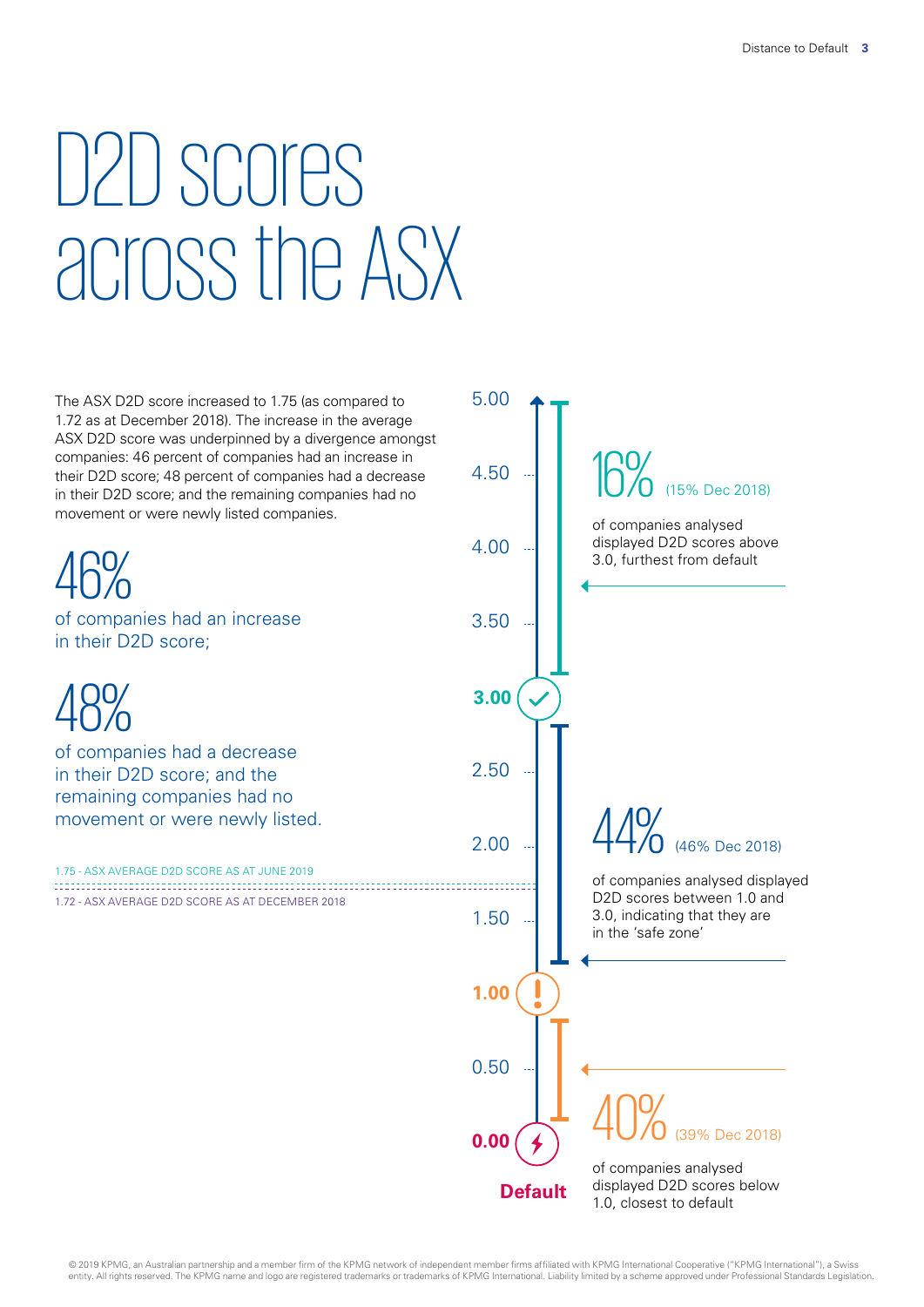### <span id="page-5-0"></span>D2D movements by sector

The Real Estate, Telecommunication Services, Utilities, Information Technology, Materials, Energy and Healthcare sectors moved closer to default in the last six months to June 2019. Financials and Real Estate continue to display the highest D2D scores, each delivering a score above 3. Materials, Energy and Information Technology continue to display the lowest D2D scores, or the scores closest to default.

#### **Over the past 6 months:**

- The largest sector improvement was in Consumer Staples, improving 10.8 percent, with D2D score of 2.15;
- The largest sector decline was in the Real Estate sector, declining 8.7 percent to 3.38;
- 7 of the 11 sectors had a decrease in their D2D score as compared to 10 out of 11 in Vol 5 of this report.



© 2019 KPMG, an Australian partnership and a member firm of the KPMG network of independent member firms affiliated with KPMG International Cooperative ("KPMG International"), a Swiss entity. All rights reserved. The KPMG name and logo are registered trademarks or trademarks of KPMG International. Liability limited by a scheme approved under Professional Standards Legislation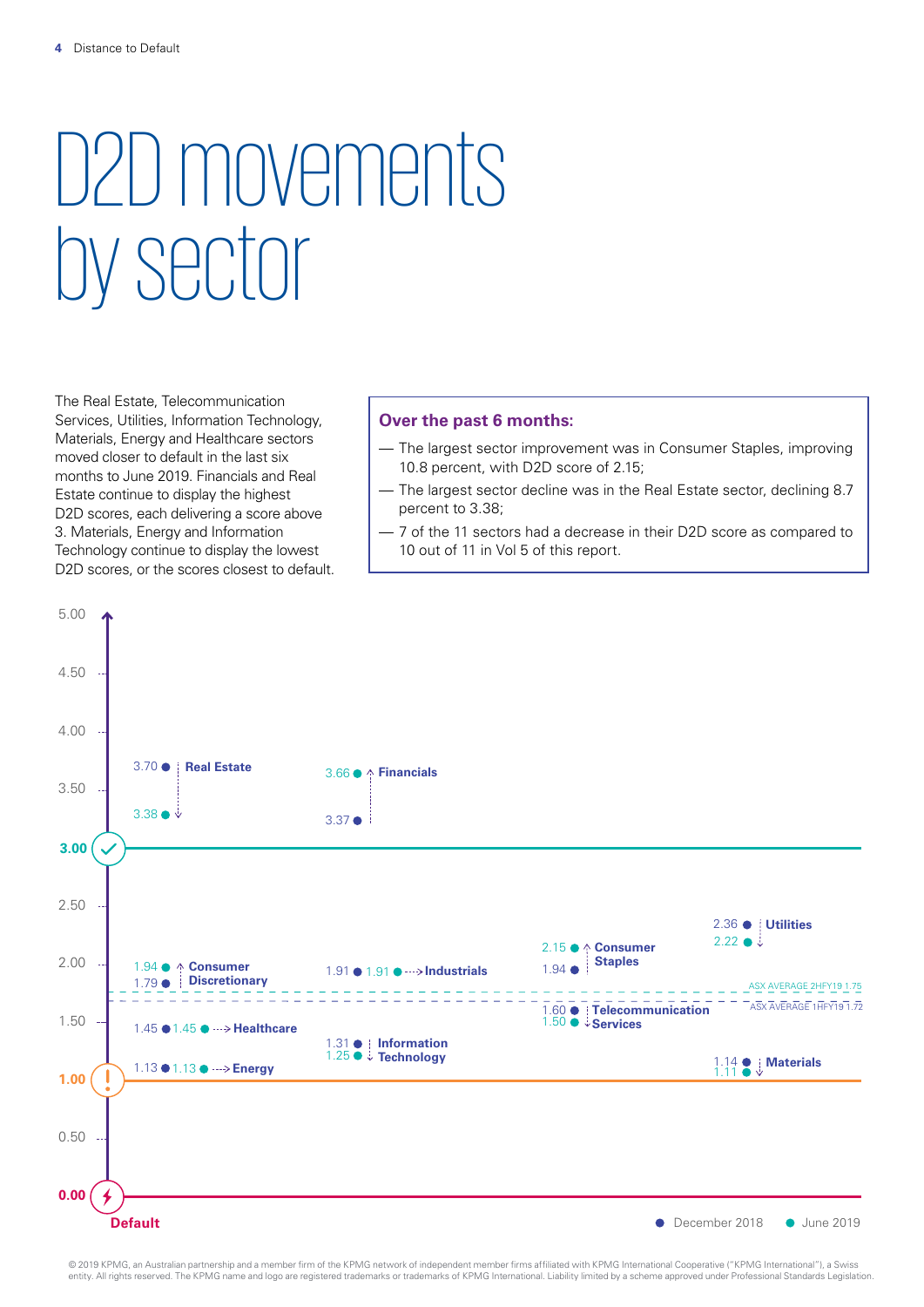### Zombies — Across the ASX

Companies closest to default (D2D score below 1) for 3 or more consecutive periods are considered zombies in this analysis. We consider these companies to be more a risk of default due to the persistent proximity to the default line (D2D score of 0). These companies may already be experiencing distress or working through restructuring strategies.

A total of 750 (40 percent) of companies analysed displayed a D2D score of below 1. Of that more than half fall within our definition of a 'zombie' (394 companies). Representing a market capitalization of \$4.3 billion.

Materials, Information Technology, and Energy companies still make up most 'Zombie' companies (73.6 percent this period vs 73.1 percent at 1HY19).

Most Zombie companies are in the materials sector (representing 47 percent and \$2.0 billion in market capitalisation) followed by the Energy sector (representing 16 percent and 687 million in market capitalisation).

### **Number of Zombie companies by sector and total market capitalisation**

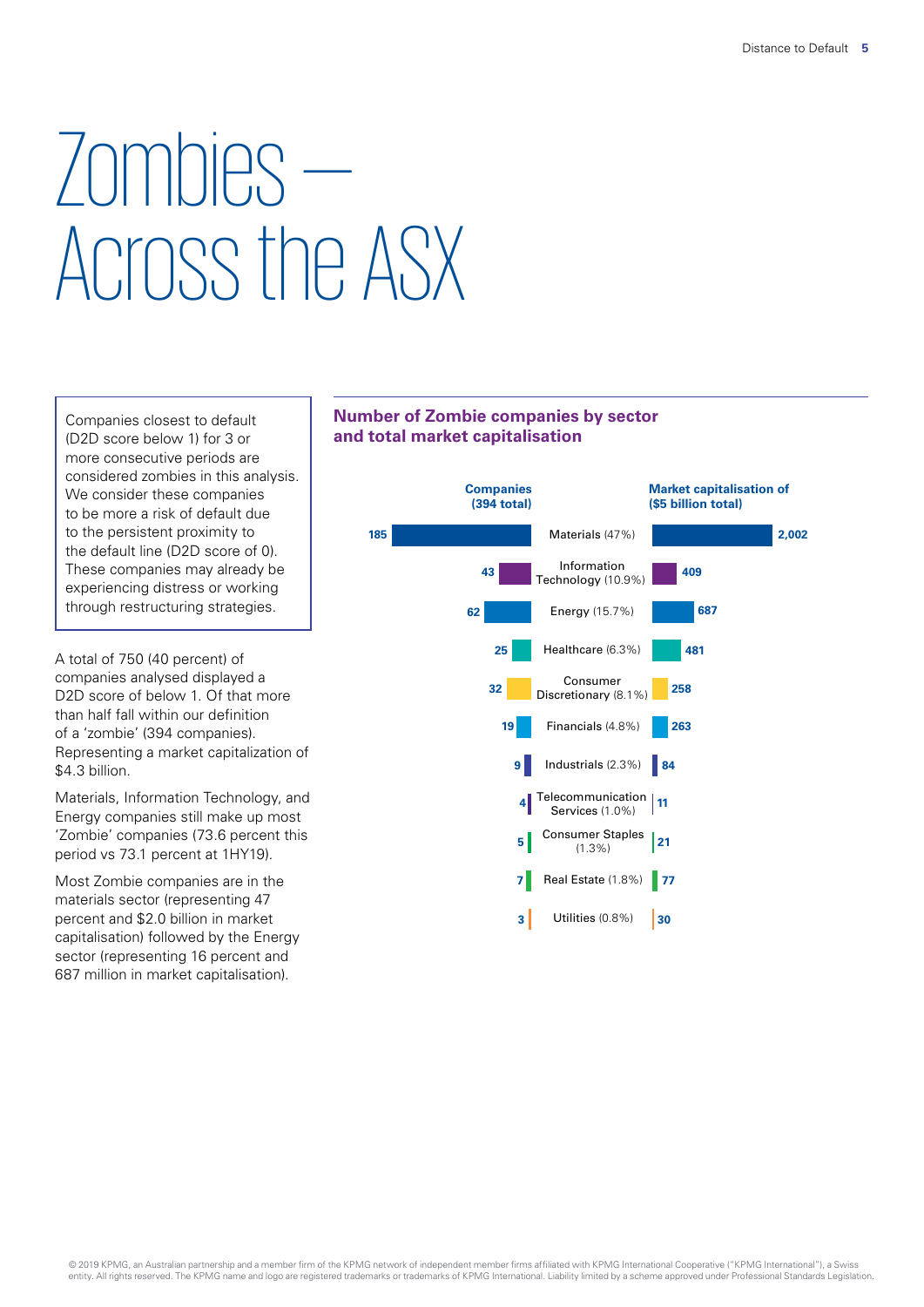### <span id="page-7-0"></span>D2D movements by industry group

- Household and Personal Products industry recorded an improvement in D2D score, increasing by 27.3 percent, with an average D2D score of 1.47 (up from 1.16, 6 months prior)
- Technology Hardware and Equipment companies recorded a decline in D2D score of 14.3 percent with an average D2D score of 1.12 (down from 1.31, 6 months prior)

**On the following page we dive deeper into the financial performance of the five industries with the largest decline in D2D score.**

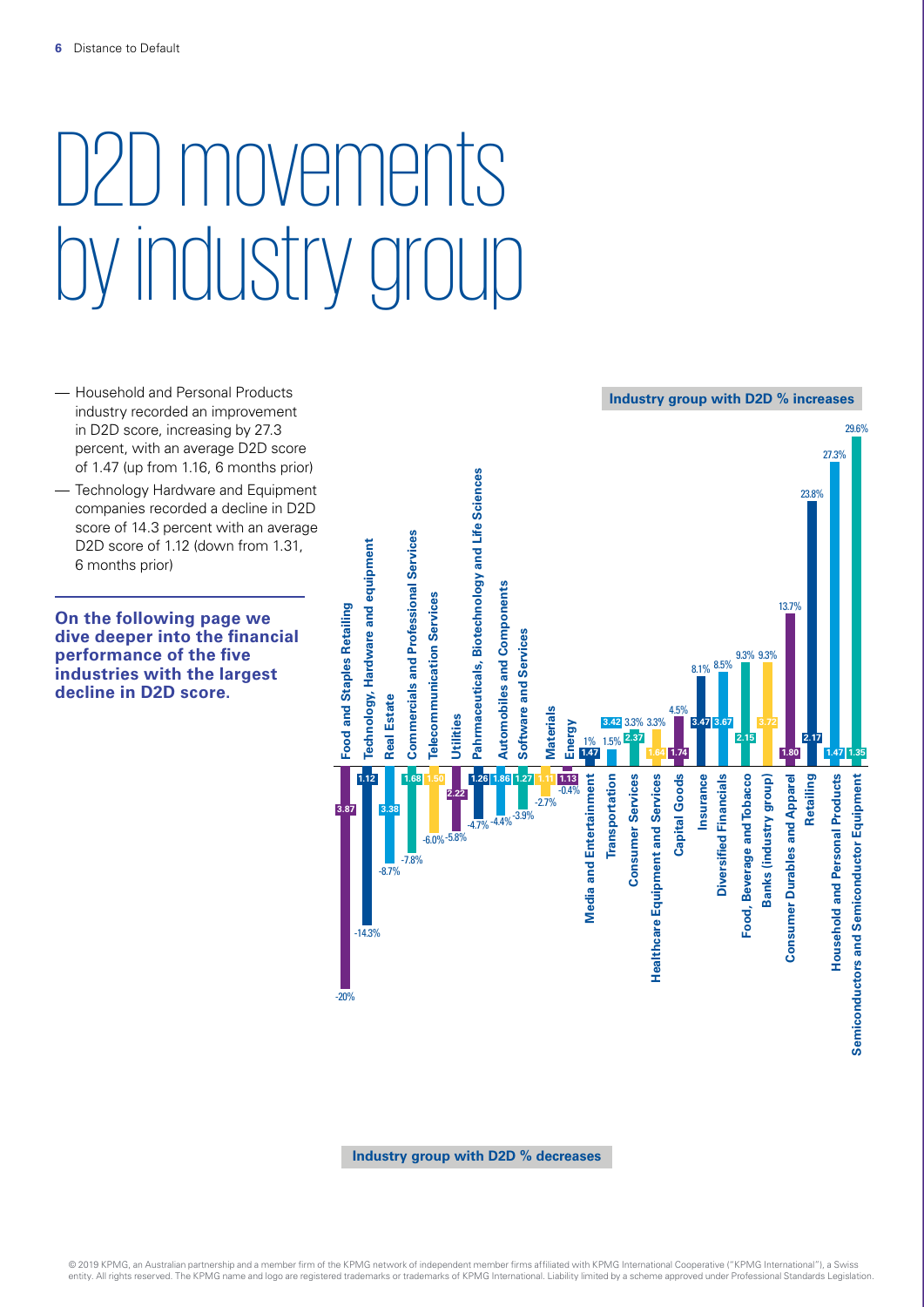### <span id="page-8-0"></span>Spotlight on the financial performance of industry groups

### **With the largest decline in D2D score**

**Of the 5 industries with significant D2D score declines, we have reviewed their financial performance from December 2018 to June 2019 for signs of pressure.**

|                                                                                                                                    | <b>Revenue change</b>        | <b>Change in EBITDA</b>     | <b>Net Operating</b><br><b>Cash Flow</b>       | <b>Change in Net Debt</b>     |
|------------------------------------------------------------------------------------------------------------------------------------|------------------------------|-----------------------------|------------------------------------------------|-------------------------------|
| <b>Technology Hardware</b><br>and Equipment<br>(34 company financials<br>reviewed)<br>D2D 2HY 19: 1.12<br>Change: (14.3)%          | had a decrease<br>in revenue | had a decrease<br>in EBITDA | had a negative<br><b>Operational Cash Flow</b> | had a increase<br>in net debt |
| <b>Real Estate</b><br>(78 company<br>financials reviewed)<br>D2D 2HY 19: 3.38<br>Change: (8.7)%                                    | had a decrease<br>in revenue | had a decrease<br>in EBITDA | had a negative<br><b>Operational Cash Flow</b> | had a increase<br>in net debt |
| <b>Commercial and</b><br><b>Professional Services</b><br>(52 company<br>financials reviewed)<br>D2D 2HY 19: 1.68<br>Change: (7.8)% | had a decrease<br>in revenue | had a decrease<br>in EBITDA | had a negative<br><b>Operational Cash Flow</b> | had a increase<br>in net debt |
| <b>Telecommunication</b><br><b>Services</b><br>(20 company<br>financials reviewed)<br>D2D 2HY 19: 1.50<br>Change: (6.0)%           | had a decrease<br>in revenue | had a decrease<br>in EBITDA | had a negative<br><b>Operational Cash Flow</b> | had a increase<br>in net debt |
| <b>Utilities</b><br>(23 company<br>financials reviewed)<br>D2D 2HY 19: 2.22<br>Change: (5.8)%                                      | had a decrease<br>in revenue | had a decrease<br>in EBITDA | had a negative<br><b>Operational Cash Flow</b> | had a increase<br>in net debt |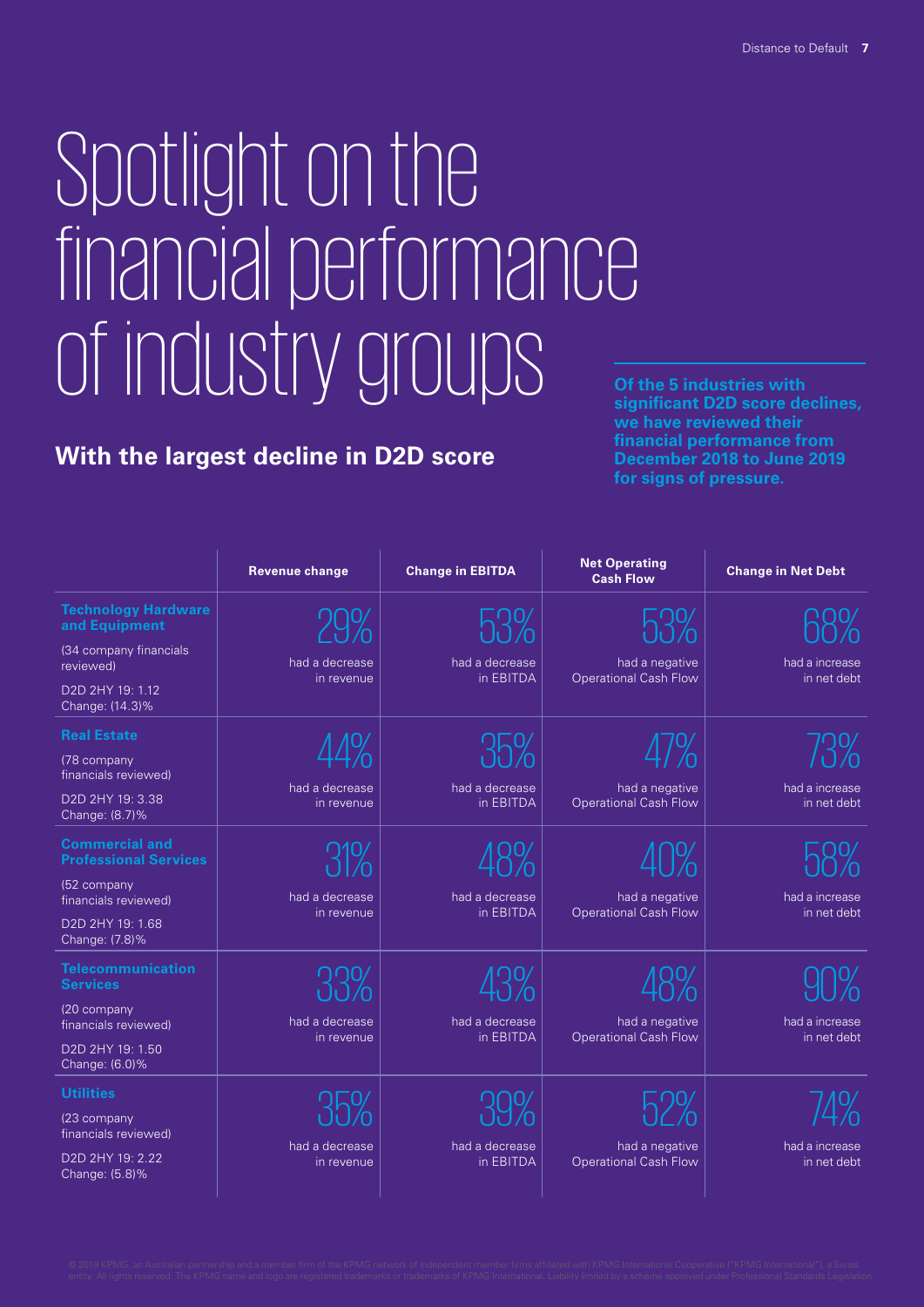# Ready to go with KPMG

**Inspire a turnaround, execute a financial restructure, or understand options using solvency strategies with KPMG Restructuring Services.**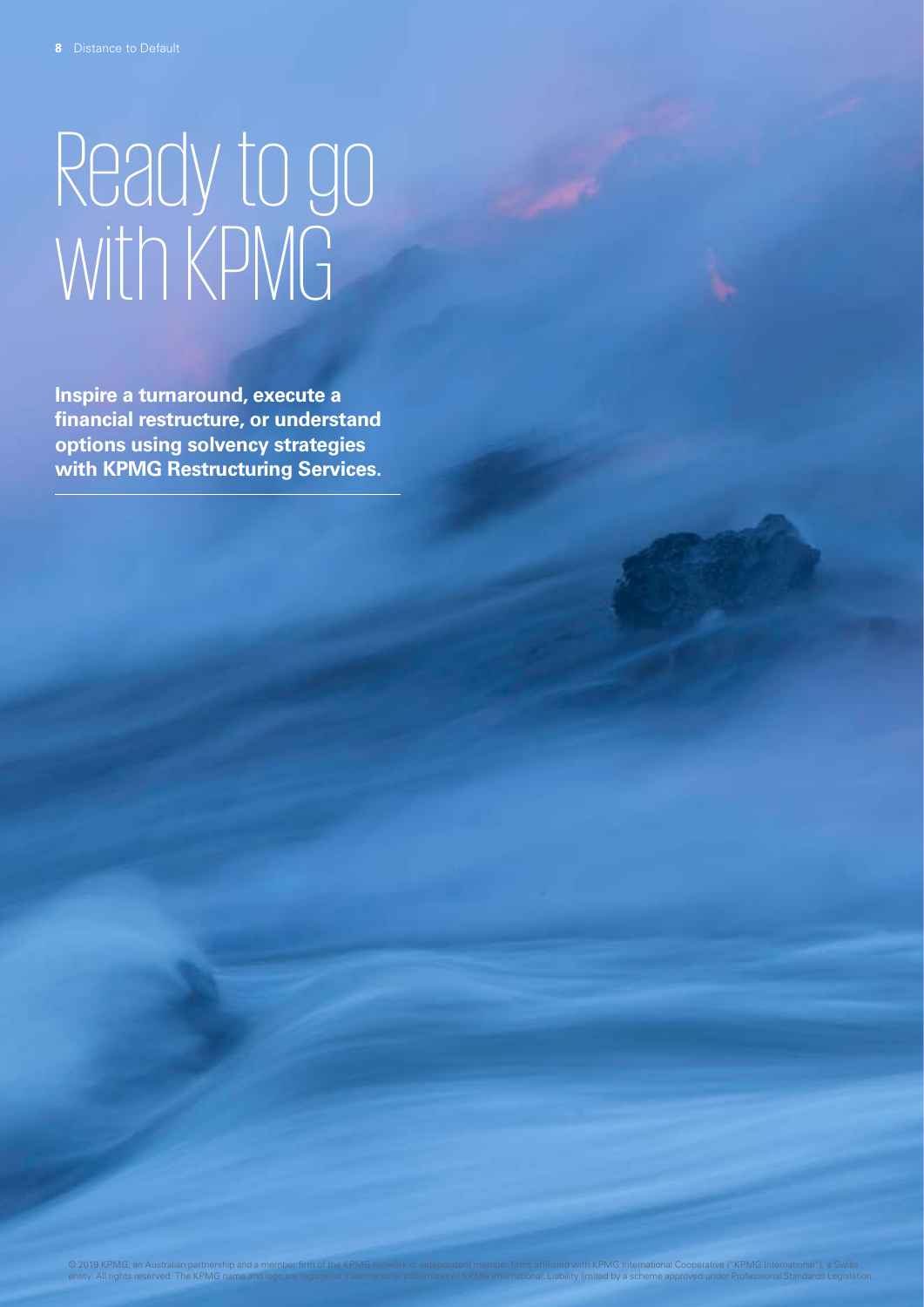In this rapidly changing environment, every company faces challenges. A step in the wrong direction can have significant effects on corporate performance and company value. KPMG's integrated team of specialists guides you through difficult times to help deliver real results for your stakeholders.



### **Inspire a turnaround – view the eBook**

To assist in overcoming operational or financial challenges and improve performance, you need to quickly stabilise your cash and liquidity positions and take a realistic view of current options. We can support your transformation with services that help you move from crisis to value realisation.

**1 Option identification:** How can I quickly and effectively assess all my options? (Fixing, selling or closing the company can all provide pockets of value). We frequently employ a Rapid Opportunity Diagnostic tool to facilitate discussions at the option identification stage to identify enterprise value uplift and cash release opportunities at deal speed. Our unique approach is focussed on identifying cash improvement, revenue upside and cost reduction opportunities in a risk-adjusted way.

**2 Stabilisation:** How can I stabilise the business and assess its financial position? (Transformation begins by identifying what needs to be done and who needs to do it).

**3 Transformation Strategy:** What financial impact might I realise through the various options? (A strong plan recognises stakeholder concerns and needs).

**4 Execution:** How can I execute my turnaround plan? (Rebuilding trust between the company and its stakeholders can be a key benefit of a well-executed plan).

**5 Value Realisation:** How can I make sure my plan delivers value? (Significant value can be realised – or lost – at this stage).



#### **Financial restructuring: meet challenges head on – view the eBook**

When a company is experiencing financial difficulties, stakeholders often look for additional information or resources to help rebuild their confidence. We can help you master financial restructuring with services designed to enhance value for both borrowers and lenders.

**1 Appraisal and stabilisation:** Do I have enough funding to keep operating while a solution is being developed and implemented? (Effective stakeholder communications is essential at each step to help ensure a successful outcome).

**2 Options assessment:** What do I need to do and when?

**3 Stakeholder negotiations:** How can I keep everyone fully engaged in negotiations? (Tolerable compromises should be considered on both sides of the table).

**4 Development of solutions:**  What is the new capital structure? (Develop more than one plan to address possible contingencies).

**5 Implementation:** How can I implement the deal according to plan? (Make sure the new capital structure supports tax efficiency).

**6 Ongoing monitoring:** Am I out of the problem zone? (Sometimes more than one deal is needed to 'get it right').



### **Solvency strategies: make the complex manageable – view the eBook**

When a company is in distress. the management team faces many competing challenges. We help create clear solvency strategies by assisting insolvent companies and providing support at every phase of insolvency.

- **1 Distressed corporates:** How serious is the problem? (Now is the time to ask the hard questions).
- **2 Insolvency planning:** What are my options? (Consider the relative merits of each option or combination of options).
- **3 Commencement:** What needs to happen if/when my company is in a formal protection process? (The right communication can help you anticipate issues before they become problems).

**4 Implementation:** How can I maximise value? (Insolvency often requires a number of plans executed concurrently).

**5 Exiting a Formal Process:** How do I get back to normal? (For an insolvency company with limited funds, settlements are often preferable to expensive litigation).